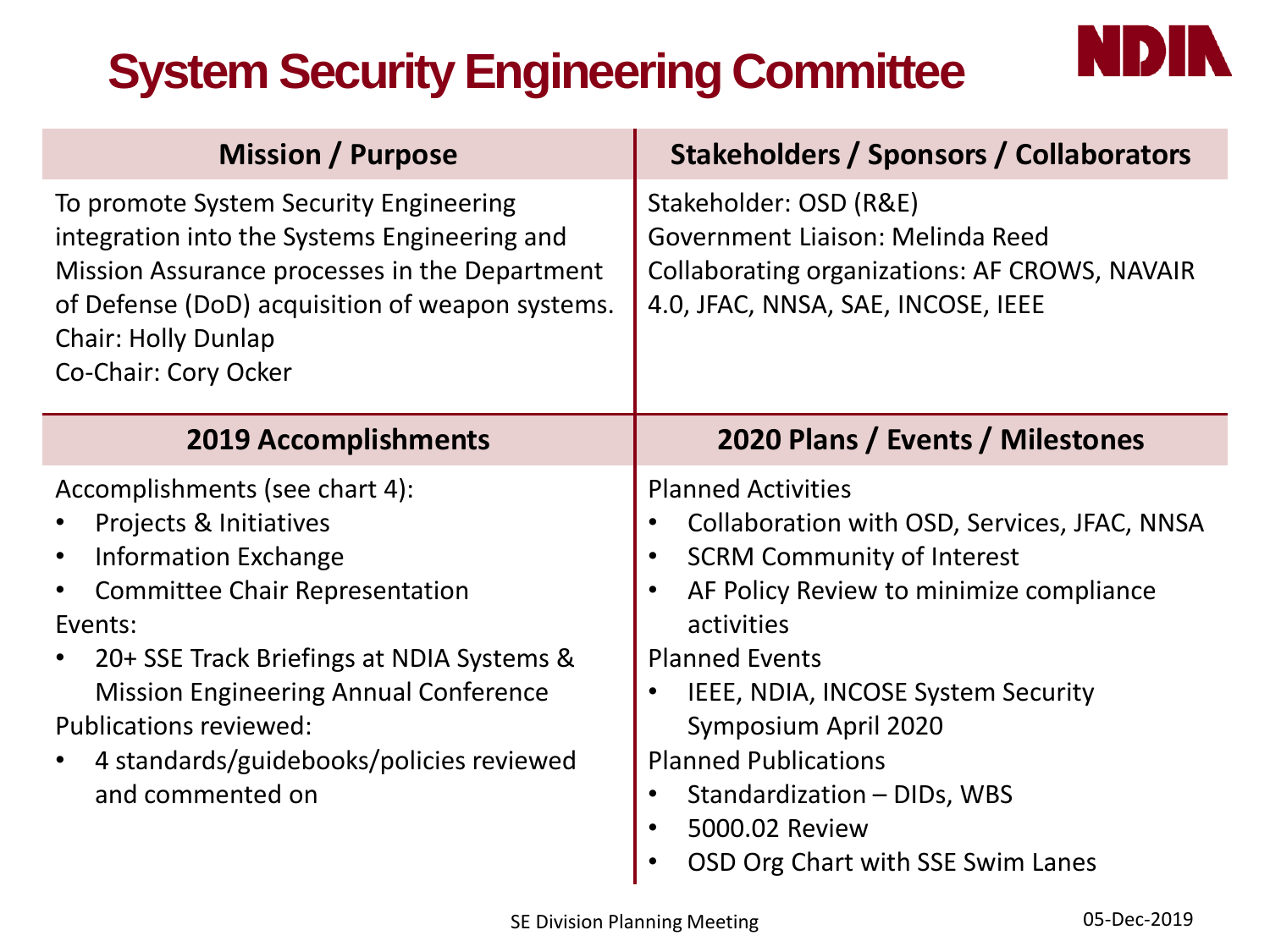#### **Mission / Purpose**



*To promote System Security Engineering integration into the Systems Engineering and Mission Assurance processes in the Department of Defense (DoD) acquisition of weapon systems. To foster the development of System Security Engineering methods, tools, techniques, and processes required for the role of System Security Engineers. To provide a forum for the open exchange of ideas and concepts between government, industry, FFRDC and academia. To develop a new understanding of System Security Engineering and the critical role it plays to ensure system survivability in a cyber contested environment.*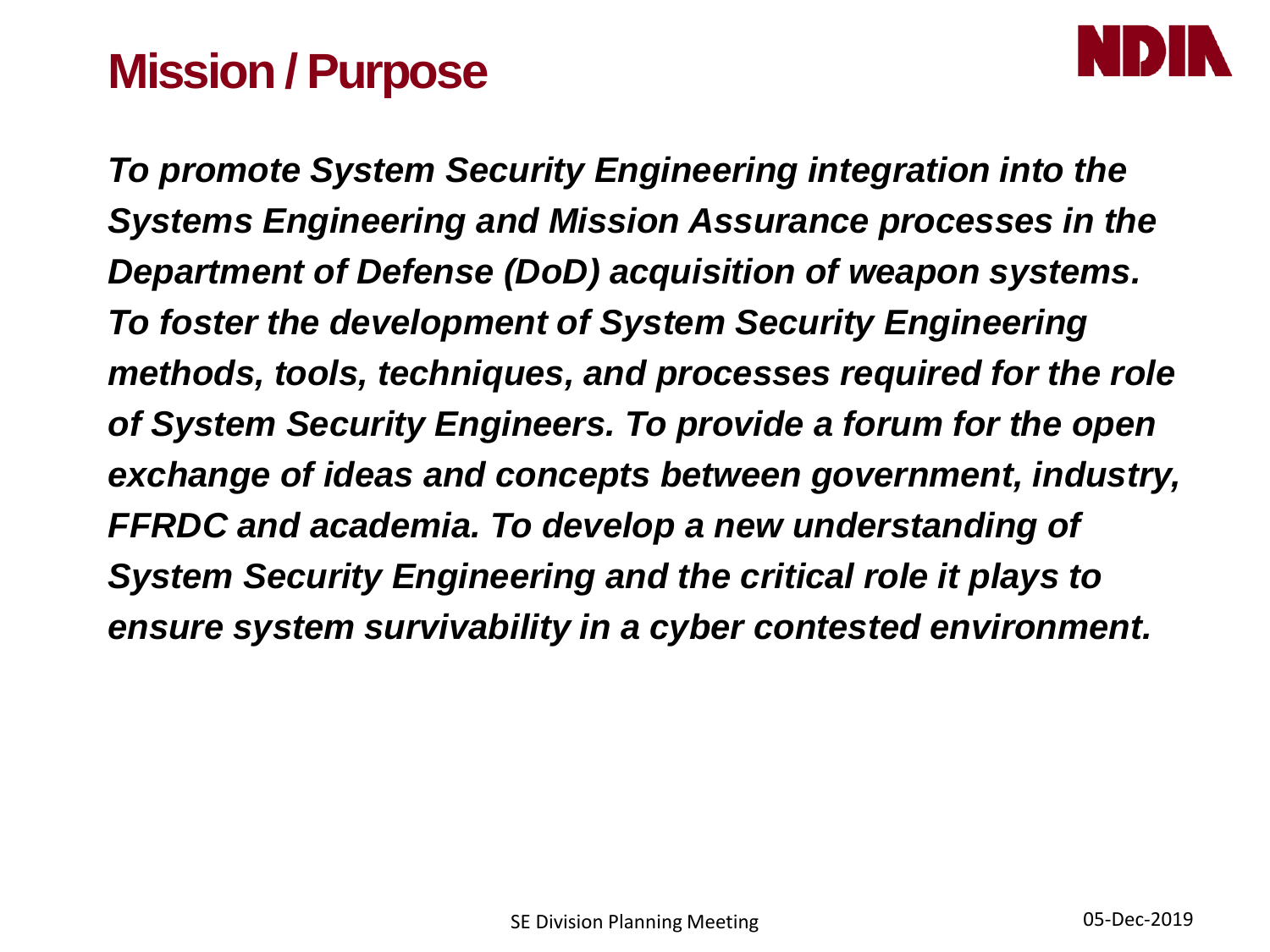#### **Goals**



*The System Security Engineering (SSE) Committee seeks to:*

- *Advance SSE technical and business practices within the aerospace and defense industry.*
- *Focuses on improving delivered system security performance including survivability, resiliency, and affordability.*
- *Promote and emphasize excellence in systems security engineering throughout the program life cycle and across engineering and non-engineering disciplines required for a holistic approach to system security and program protection.*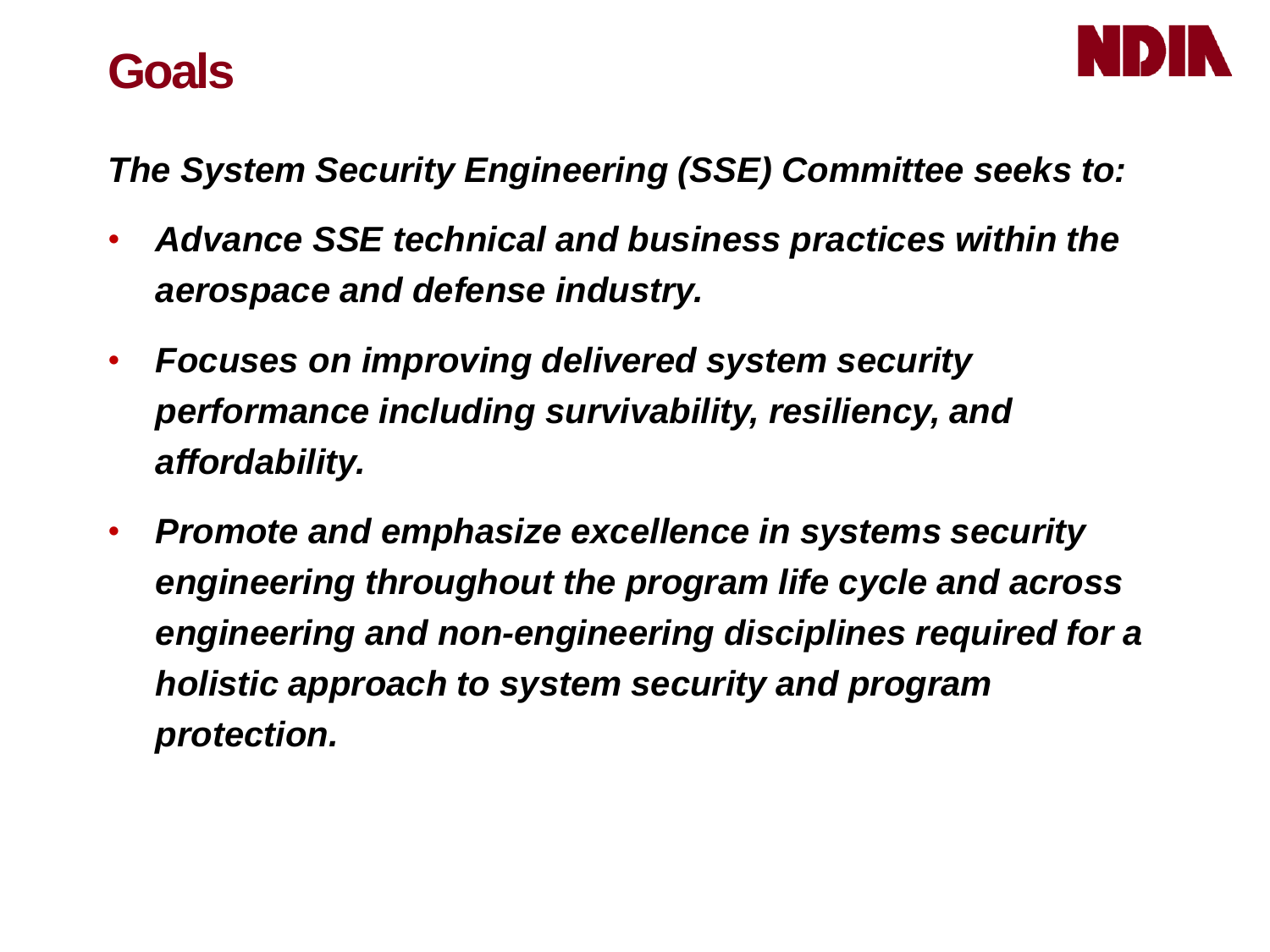### **Objectives**



- *Lead projects in areas that challenge the role and responsibility unique to System Security Engineering.*
	- *Projects may include but are not limited to providing a system security engineering industry perspective on draft or current System Security Engineering relevant government policies, government instructions, industry standards, industry best practices, customer requirements, risk management, etc.*
- *Support security specialty projects and initiatives by providing a system security engineering perspective that directly effects and interfaces with system security engineering.*
- *Encourage and promote the advancement, education, and skill development of the role of system security engineering.*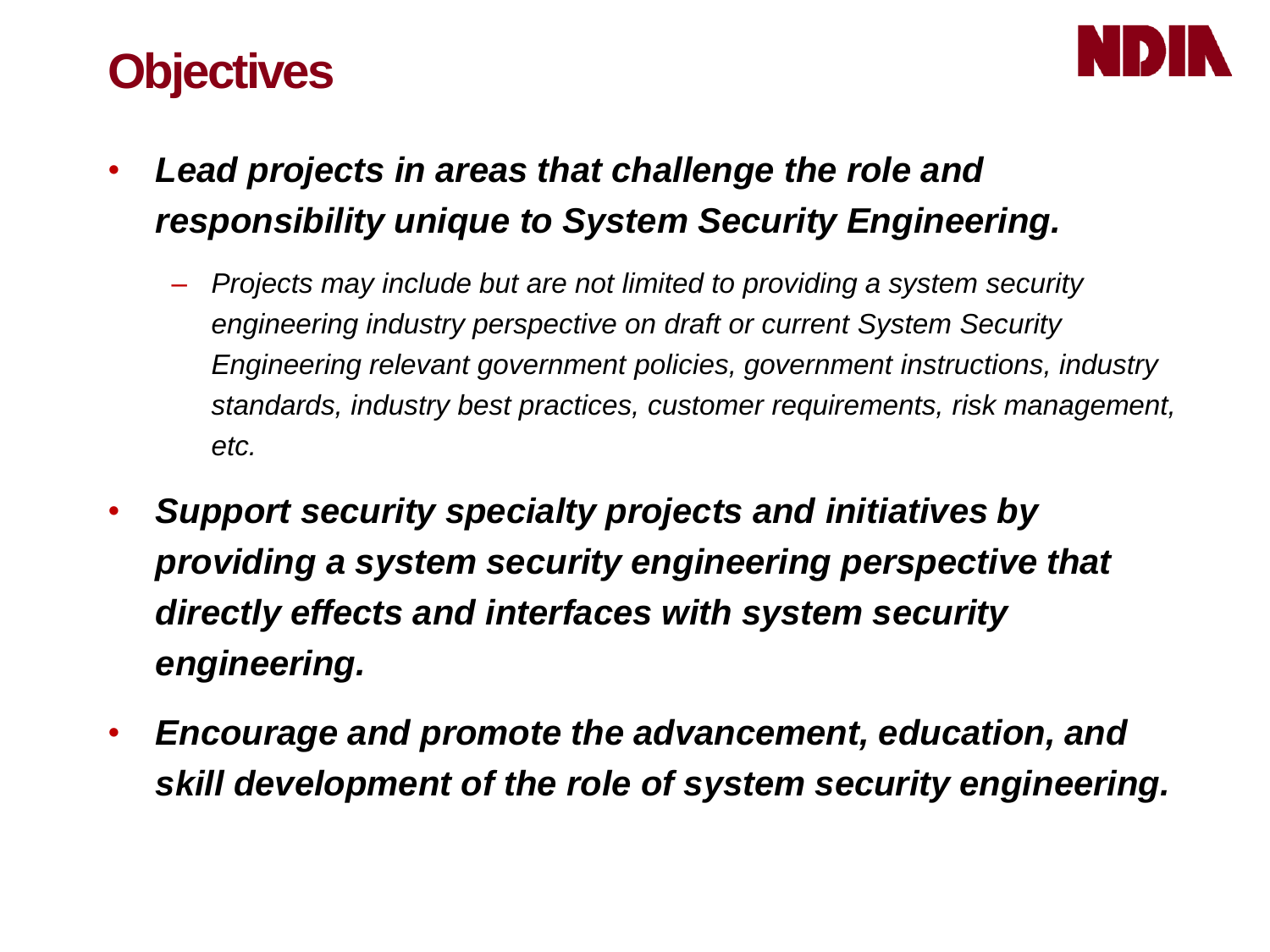### **How do we operate?**



NDIA Systems Engineering Division (SED) Planning meeting in December. Attended by OSD & Services Executive Leaders & NDIA SED Committee Chairs OSD & Services communicate their plans and priority needs for the next year.

Committee Chairs work with their committee to draft a list of priority challenges & candidate projects.

1st meeting of the year, present both the Government SSE challenges and Industry SSE challenges.

The Committee then reviews and proposes projects to address the challenges / needs.

This process establishes the plan for the year. However as opportunities and needs are presented throughout the year, the committee has the opportunity to consider updating the plan.

The SSE Committee typically meets the afternoon of the NDIA Systems Engineering Divisional meetings which are posted on the NDIA Systems Engineering website. We also send out an e-mail to NDIA SSE Committee members so please let us know if you'd like to be added to the committee email list.

**We welcome and encourage participation at all skill levels.** 

**Welcome and highly encourage committee members to lead projects and foster collaboration with other security specialty committees and working groups.** 

**\*\*\* The number of projects, workshops, collaborations etc. along with the depth, quality, and level of rigor is dependent on the committee members commitment.**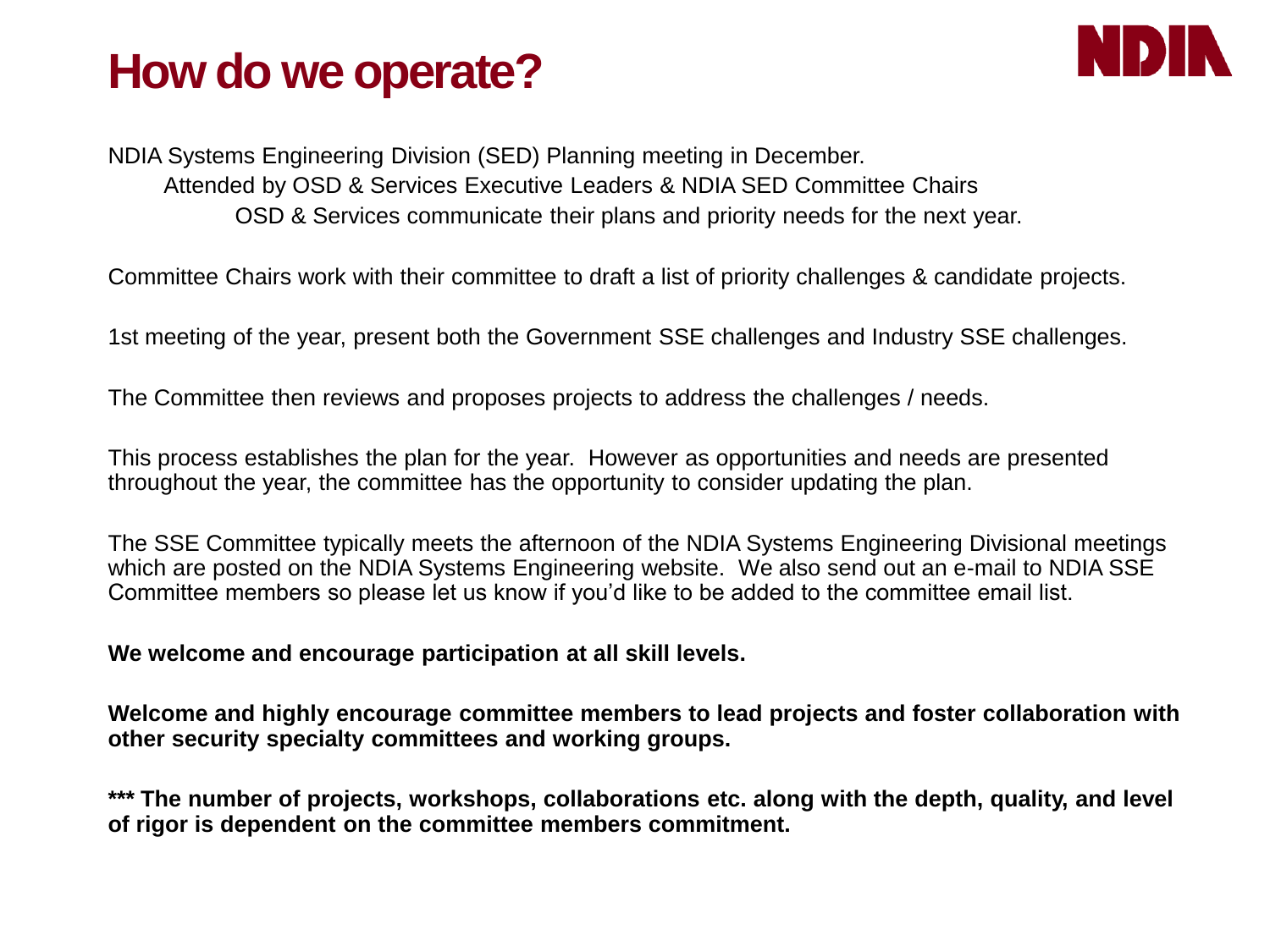## **2019 Accomplishments**



| <b>Activity</b>                             | <b>Title</b>                                                                                                                |
|---------------------------------------------|-----------------------------------------------------------------------------------------------------------------------------|
| <b>Projects &amp;</b><br><b>Initiatives</b> | USAF Weapon System Program Protection and System Security Engineering Process Guidebook                                     |
|                                             | NDIA Critical Program Information (CPI) Assessment and Identification Guide (CAIG)<br>$\bullet$                             |
|                                             | DoD DRAFT Software Acquisition Pathway Policy Guidance                                                                      |
|                                             | Cyber Secure & Resilient Approaches for Feature Based Variation Management                                                  |
|                                             | IEEE, NDIA, INCOSE System Security Symposium April 2020                                                                     |
|                                             | NDIA Systems & Mission Engineering Annual October Conference                                                                |
|                                             | NIST SP 800-160 Developing a Cyber Resilient Systems Vol 2: A Systems Security Engineering<br>$\bullet$<br>Approach         |
| <b>Information</b><br><b>Exchange</b>       | DASD(R&E) Sponsored SEI SwA Products, PM & Designer Guide<br>$\bullet$                                                      |
|                                             | DoD Cyber Workforce Management<br>$\bullet$                                                                                 |
|                                             | SAE G32 Cyber Physical Systems                                                                                              |
|                                             | ASD(R&E) Cybersecurity Challenges - Protecting DoD Unclassified Information<br>$\bullet$                                    |
|                                             | <b>NAVAIR CyberSafe</b><br>$\bullet$                                                                                        |
|                                             | AF CROWS Program Protection and System Security Engineering Tools<br>$\bullet$                                              |
|                                             | ASD(R&E) CRWS Workshop Series<br>$\bullet$                                                                                  |
| <b>Committee</b><br><b>Chair Rep.</b>       | SecNav Cybersecurity Advisory Panel Meeting<br>Collaboration on Quality in the Space & Defense Industries Forum, March 2019 |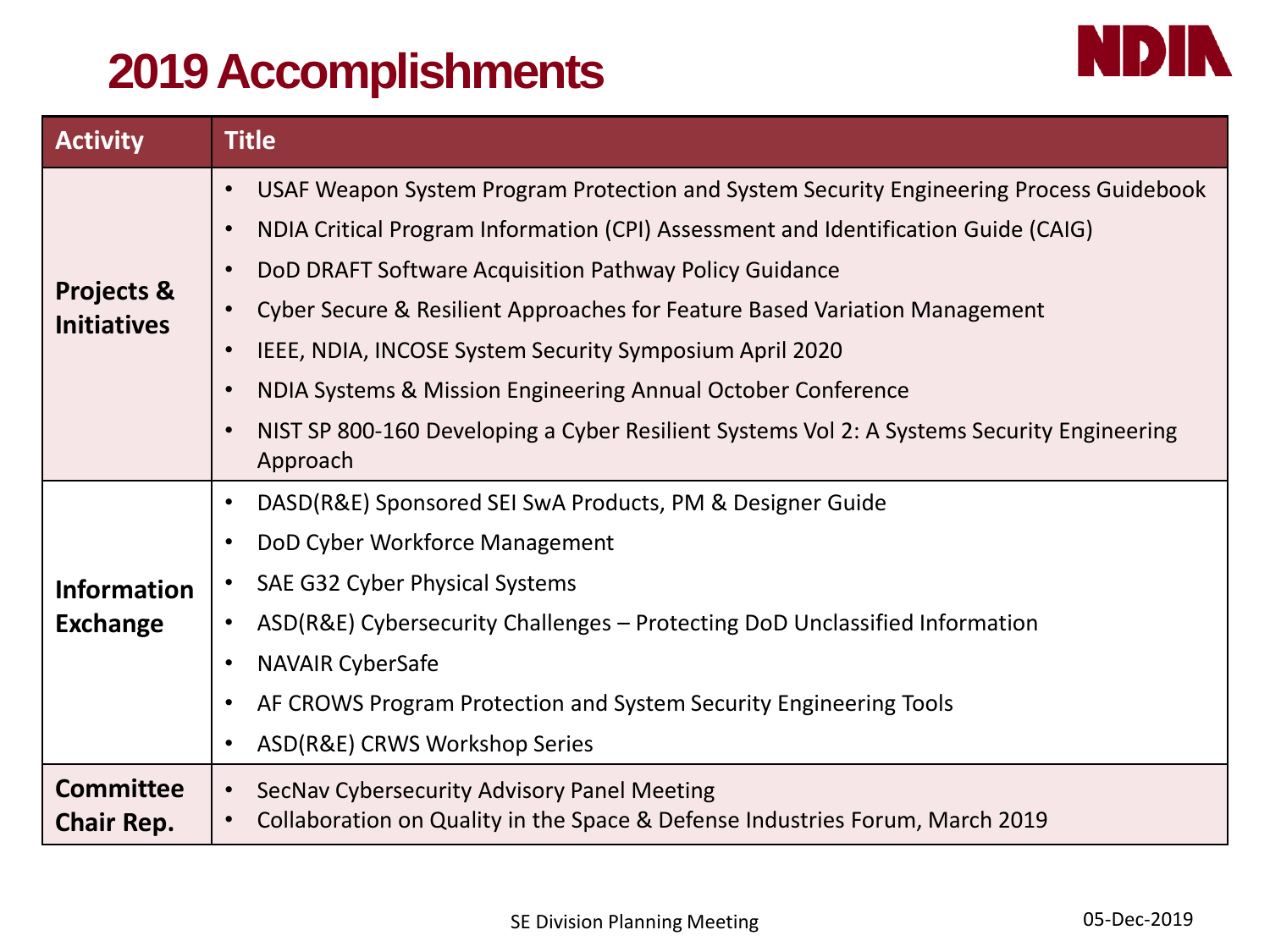#### **2020 Plans / Events / Milestones**



**Primary Focus: IEEE NDIA INCOSE System Security Symposium, 6-9 April 2020 Collaboration/engagement with NNSA, JFAC, Services, OSD OSD Organization Chart with SSE Swim Lanes Support OSD Standardization Efforts – Data Item Descriptions, Work Breakdown Structure, etc Help establish a Software Assurance Committee in conjunction with JFAC**

- **SCRM Community of Interest awareness and participation**
- **Provide recommendations based on recent NDIA Survey on SCRM**
- **Air Force policy review to minimize compliance activities**
- **Advocate for a program perspective on CDI – implementation and impacts**
- **Standards review, comment, and analyze as appropriate:**
	- NIST 800-53 Rev 5 Security and Privacy Controls for Federal Information Systems and Organizations
	- SAE G32 Cyber Physical Systems
	- Cybersecurity Maturity Model Certification
	- DoDI & DoDM 8140 Cyberspace Workforce Management

#### **Review and consider SSE related impacts of 5000.02 update**